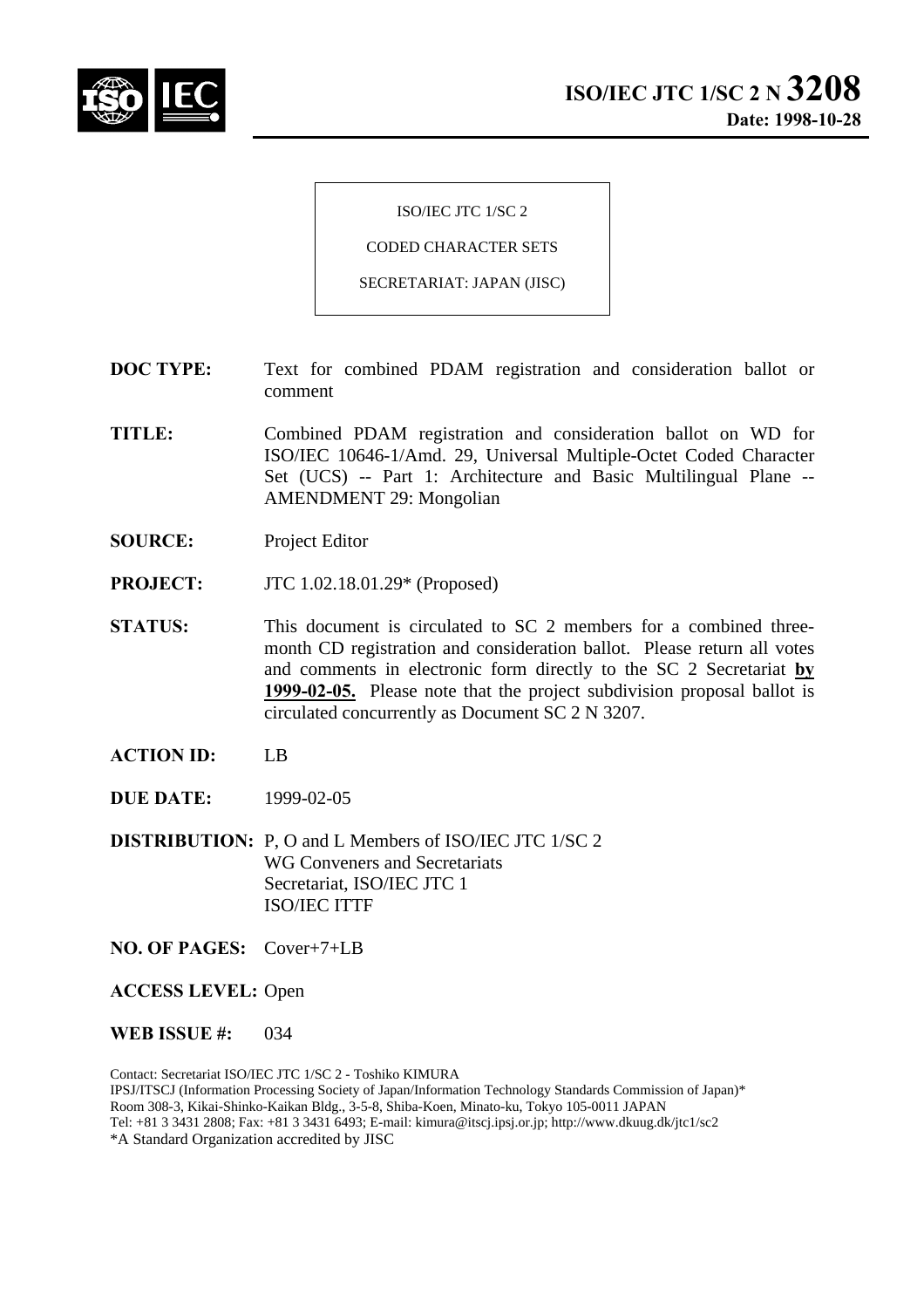## **G5 CD Cover Page**

| <b>Committee Draft</b><br><b>ISO/IEC 10646-1/PDAM 29</b> |                                         |
|----------------------------------------------------------|-----------------------------------------|
| Date: 1998-10-28                                         | Reference number: ISO/JTC 1/SC 2 N 3208 |
| Supersedes document SC YY N XXXX                         |                                         |

# THIS DOCUMENT IS STILL UNDER STUDY AND SUBJECT TO CHANGE. IT SHOULD NOT BE USED FOR REFERENCE PURPOSES.

| ISO/IEC JTC 1/SC 2<br>Coded Character Sets | Circulated to P- and O-members, and to technical committees and<br>organizations in liaison for:                       |
|--------------------------------------------|------------------------------------------------------------------------------------------------------------------------|
| Secretariat:<br>Japan (JISC)               | - discussion at<br>X comment by<br>X voting by (P-members only)                                                        |
|                                            | 1999-02-05                                                                                                             |
|                                            | Please return all votes and comments in electronic form directly to the<br>SC 2 Secretariat by the due date indicated. |

# ISO/IEC 10646-1/PDAM 29

Title: Information technology - Universal Multiple-Octet Coded Character Set (UCS) - Part 1: Architecture and Basic Multilingual Plane -- AMENDMENT 29: Mongolian

Project: 1.02.18.01.29

#### Introductory note:

In accordance with Resolution M35-11 adopted at the 35th Meeting held in London, UK, 1998- 09-21/25, WG 2 proposed this subproject. The subdivision proposal is circulated to SC 2 members for ballot as Document SC 2 N 3207. In anticipation of the SC 2's approval and subsequent JTC 1's endorsement, this document is circulated to SC 2 members a combined PDAM registration and consideration ballot.

Please return all votes and comments in electronic form directly to the SC 2 Secretariat by the 1999-02-05.

Medium: Web

No. of pages: Cover+7+LB

Address Reply to: Secretariat ISO/IEC JTC 1/SC 2 - Toshiko KIMURA IPSJ/ITSCJ (Information Processing Society of Japan/Information Technology Standards Commission of Japan)\* Room 308-3, Kikai-Shinko-Kaikan Bldg., 3-5-8, Shiba-Koen, Minato-ku, Tokyo 105-0011 JAPAN Tel: +81 3 3431 2808; Fax: +81 3 3431 6493; E-mail: kimura@itscj.ipsj.or.jp; http://www.dkuug.dk/jtc1/sc2 \*A Standard Organization accredited by JISC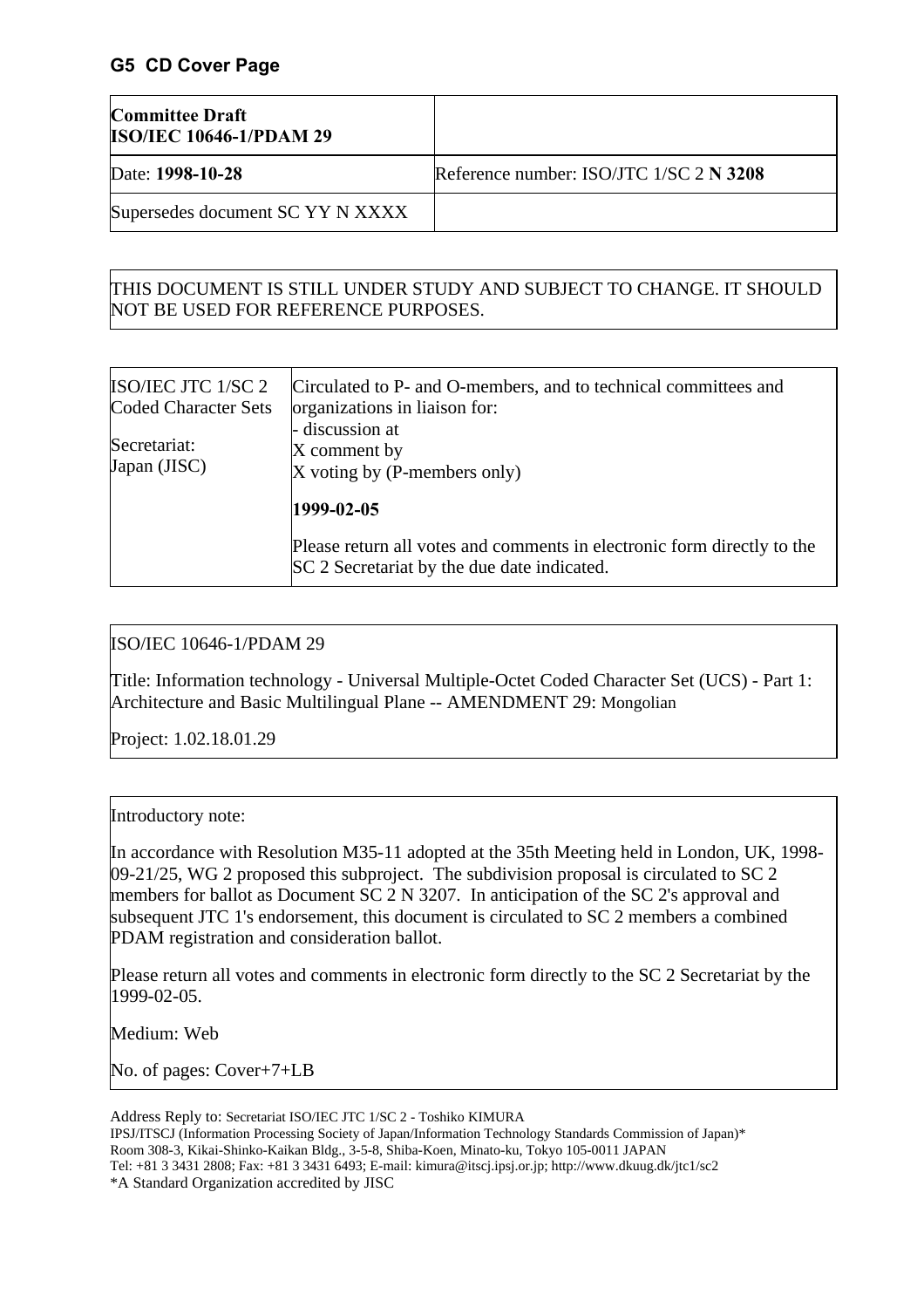# **Character Set (UCS)**

# **Information technology Universal Multiple-Octet Coded**

# **Part 1:**

# Architecture and Basic Multilingual Plane AMENDMENT 29: Mongolian

#### **Page 11, Clause 19**

*In the list of Block names, after the entry KHMER (see Amd.25) insert new entry as follows:*

MONGOLIAN 1800 - 18AF

#### **Page 15, Clause 25, Figure 4**

*In Figure 4 (see Amendment 5), in the crosshatched row for row 18, insert a zone corresponding to the positions* 1800 - 18AF *containing the word*

#### Mongolian

*centred on a white background.*

#### **After page 75**

*Add the following new tables titled:*

#### **TABLE 245 - Row 18: MONGOLIAN** *and:* **TABLE 246 - Row 18: MONGOLIAN**

#### **Page 84, Table 35 -- Row 20**

*Insert the following graphic symbols at the indicated positions in the table, replacing existing entries which are indicated by a hatched fill.*

| 202F | <b>NNB</b> i<br>SP! |
|------|---------------------|
| 2048 | 2!                  |
| 2049 | 17                  |

#### **Page 85, Table 35 -- Row 20**

*Insert the following character name entries at the indicated positions in the table, replacing the existing entries which read (This position shall not be used)*

- hex Name
- 2F NARROW NO-BREAK SPACE
- 49 EXCLAMATION QUESTION MARK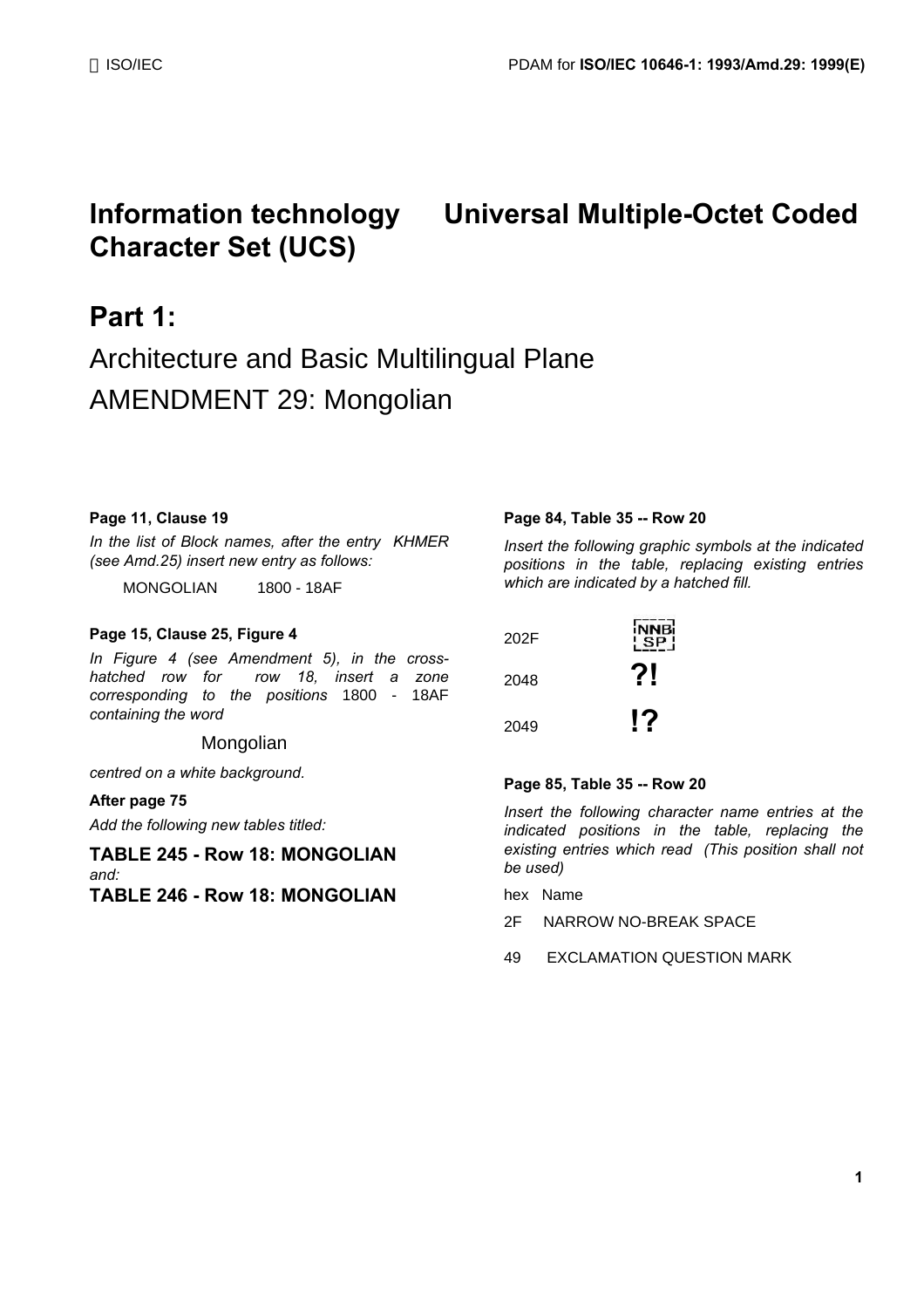$\bar{V}$ 

|                | <b>TABLE 245 - Row 18: MONGOLIAN</b><br>187<br>185<br>186<br>184<br>183<br>182<br>181<br>180 |                            |                               |                        |                |                          |                             |               |
|----------------|----------------------------------------------------------------------------------------------|----------------------------|-------------------------------|------------------------|----------------|--------------------------|-----------------------------|---------------|
| $\bf{0}$       | ر∽                                                                                           | $\bigcirc$                 | z                             | ∔                      | द्रे           | 4                        | <u>ਰ੍ਹ</u>                  |               |
|                | 000                                                                                          | 016                        | 032                           | 048                    | 064            | 080                      | 096                         | 112           |
|                | ۰                                                                                            | S                          | ヹ                             | $\div$                 | 4              | Я                        | R                           | ıŀ            |
| $\mathbf{1}$   | 001                                                                                          | 017                        | 033                           | 049                    | 065            | 081                      | 097                         | 113           |
|                |                                                                                              | S                          | ろ                             | ₽                      | g              | പ                        | . 3                         | $\mathcal{A}$ |
| $\overline{2}$ |                                                                                              | 018                        | 034                           | 050                    | 066            | 082                      | 098                         | 114           |
|                | 002                                                                                          | $\boldsymbol{\mathcal{B}}$ |                               | ଣ                      | ⊷              | പ                        | →.                          | A             |
| 3              |                                                                                              |                            | ð                             |                        |                |                          |                             | 115           |
|                | 003                                                                                          | 019                        | 035                           | 051                    | 067            | 083<br>$\mathbf{I}$      | 099                         |               |
| 4              | $\bullet$ (                                                                                  | C                          | $\overrightarrow{\mathbf{d}}$ | ์ฝ                     | ゚゚゚゚゚゚゚゚゙      |                          | ネ                           | ξ,            |
|                | 004                                                                                          | 020                        | 036                           | 052                    | 068            | 084                      | 100                         | 116           |
| 5              | ∗∑∙                                                                                          | $\subseteq$                | <b>đ</b>                      | ◢                      | 三              | ┓                        | っ                           | ฯ             |
|                | 005                                                                                          | 021                        | 037                           | 053                    | 069            | 085                      | 101                         | 117           |
| 6              | ı                                                                                            | G                          | <u>वे</u>                     | ч                      | ð              | ୶                        | ሟ                           | ተ             |
|                | 006                                                                                          | 022                        | 038                           | 054                    | 070            | 086                      | 102                         | 118           |
| 7              | $\overline{\mathbf{I}}$                                                                      | ల                          | đ                             | স                      | ぁ              | っ                        | 쑤                           | ⊿∘            |
|                | 007                                                                                          | 023                        | 039                           | 055                    | 071            | 087                      | 103                         | 119           |
| 8              | $\checkmark$                                                                                 | 7                          | • →                           | $\mathbf \sigma$       | ヸ              | ∽                        | $\blacktriangleright$       |               |
|                | 008                                                                                          | 024                        | 040                           | 056                    | 072            | 088                      | 104                         | 120.          |
| 9              | $\checkmark$                                                                                 | ≂                          | ろ                             | ာ                      | ぁ              | ි                        | $\mathbf{\mathbf{\hat{z}}}$ |               |
|                | 009                                                                                          | 025                        | 041                           | 057                    | 073            | 089                      | 105                         | 121           |
| A              |                                                                                              |                            |                               | ⋗                      | ้              | Ф                        | $\mathcal{L}$               |               |
|                | 010                                                                                          | 026                        | 042                           | 058                    | 074            | 090                      | 106                         | 122           |
| B              | įfvsi¦                                                                                       |                            | ஶ                             | っ                      | $\overline{S}$ | <b>F</b>                 | $\boldsymbol{\tau}$         |               |
|                | 011                                                                                          | 027                        | 043                           | 059                    | 075            | 091                      | 107                         | 123           |
| $\mathbf C$    | FVS2                                                                                         |                            | ゃ                             | ਮ                      | ち              | ப                        | つ・                          |               |
|                | 012                                                                                          | 028                        | 044                           | 060                    | 076            | 092                      | 108                         | 124           |
| $\mathbf D$    | FVS3                                                                                         |                            | ゚゙゚                           | 거                      | ःन`            | $\tilde{\phantom{a}}$    | つ。                          |               |
|                | 013                                                                                          | 029                        | 045                           | 061                    | 077            | 093                      | 109                         | 125           |
| E              | <b>WS</b>                                                                                    |                            | $\rightarrow$                 | $\boldsymbol{\zeta}$   | ∘न`            | $\overline{\mathcal{A}}$ | $\div$                      |               |
| Ł              | 014                                                                                          | 030                        | 046                           | 062                    | 078            | 094                      | 110                         | 126           |
| F              |                                                                                              |                            | مډ                            | $\boldsymbol{\varphi}$ | Q              | $\mathbf{\ast}$          | ┶                           |               |
|                | 015                                                                                          | 031                        | 047                           | 063                    | 079            | 095                      | $111$                       | 127           |

© ISO/IEC

 $G = 00$  $P = 00$ 

 $\ddot{\phantom{a}}$ 

 $\overline{\mathbf{2}}$ 

 $\bar{t}$ 

 $\sim 10^{11}$  and  $\sim 10^{11}$ 

 $\hat{\mathcal{A}}$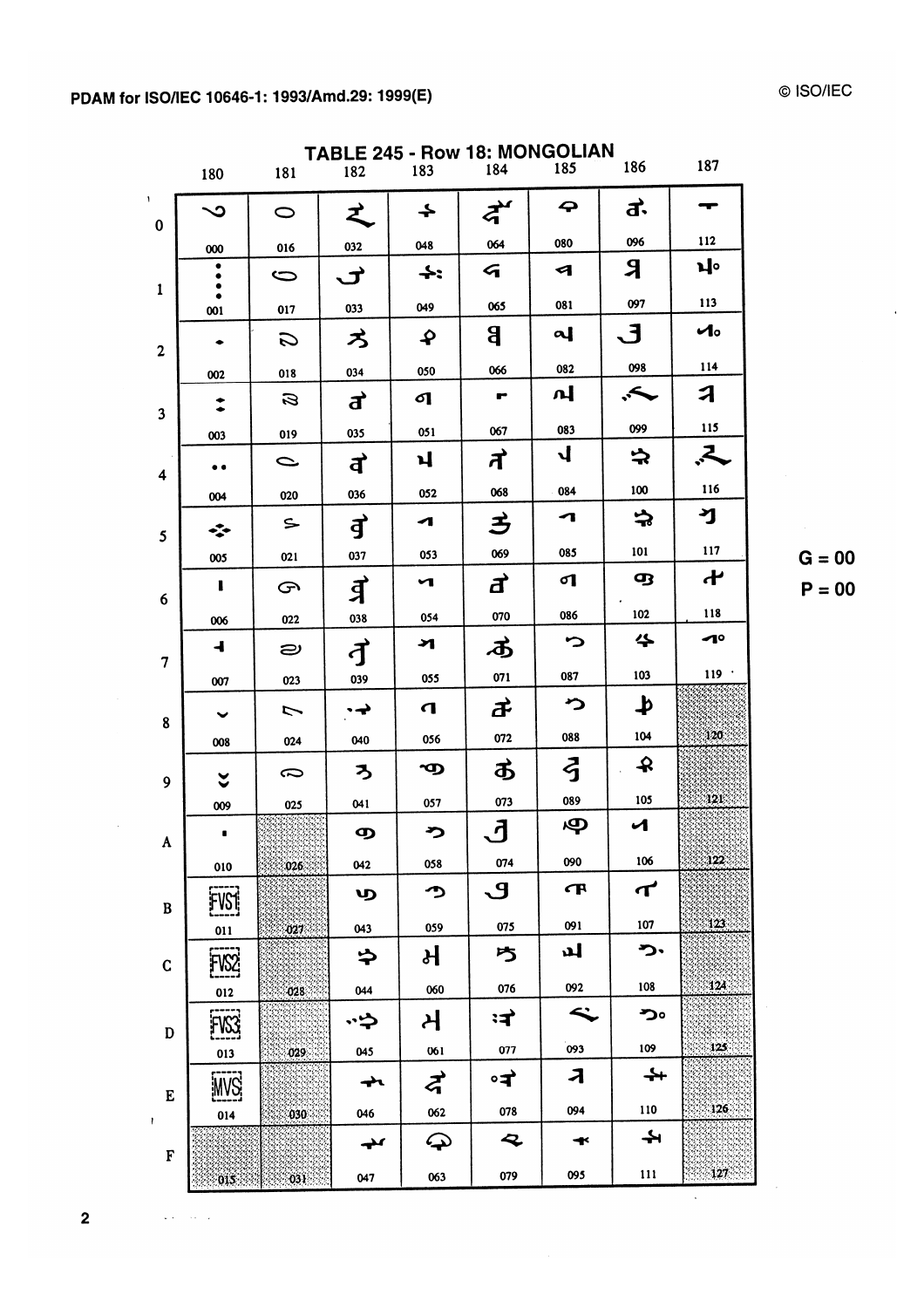# **TABLE 245 - Row 18: MONGOLIAN**

| dec        | hex      | Name                                                           |
|------------|----------|----------------------------------------------------------------|
| 000        | 00       | <b>MONGOLIAN BIRGA</b>                                         |
| 001        | 01       | MONGOLIAN ELLIPSIS                                             |
| 002        | 02       | MONGOLIAN COMMA                                                |
| 003<br>004 | 03<br>04 | MONGOLIAN PERIOD<br><b>MONGOLIAN COLON</b>                     |
| 005        | 05       | <b>MONGOLIAN FOUR DOTS</b>                                     |
| 006        | 06       | MONGOLIAN TODO SOFT HYPHEN                                     |
| 007        | 07       | MONGOLIAN SIBE SYLLABLE BOUNDARY MARKER                        |
| 008<br>009 | 08<br>09 | MONGOLIAN MANCHU COMMA<br>MONGOLIAN MANCHU PERIOD              |
| 010        | 0A       | MONGOLIAN NIRUGU                                               |
| 011        | 0B       | MONGOLIAN FREE VARIATION SELECTOR ONE                          |
| 012        | 0C       | MONGOLIAN FREE VARIATION SELECTOR TWO                          |
| 013        | 0D       | MONGOLIAN FREE VARIATION SELECTOR THREE                        |
| 014<br>015 | 0E<br>0F | MONGOLIAN VOWEL SEPARATOR<br>(This position shall not be used) |
| 016        | 10       | MONGOLIAN DIGIT ZERO                                           |
| 017        | 11       | MONGOLIAN DIGIT ONE                                            |
| 018        | 12       | MONGOLIAN DIGIT TWO                                            |
| 019<br>020 | 13<br>14 | MONGOLIAN DIGIT THREE<br>MONGOLIAN DIGIT FOUR                  |
| 021        | 15       | MONGOLIAN DIGIT FIVE                                           |
| 022        | 16       | MONGOLIAN DIGIT SIX                                            |
| 023        | 17       | MONGOLIAN DIGIT SEVEN                                          |
| 024        | 18       | MONGOLIAN DIGIT EIGHT                                          |
| 025<br>026 | 19<br>1А | MONGOLIAN DIGIT NINE<br>(This position shall not be used)      |
| 027        | 1B       | (This position shall not be used)                              |
| 028        | 1C       | (This position shall not be used)                              |
| 029        | 1D       | (This position shall not be used)                              |
| 030        | 1E<br>1F | (This position shall not be used)                              |
| 031<br>032 | 20       | (This position shall not be used)<br>MONGOLIAN LETTER A        |
| 033        | 21       | MONGOLIAN LETTER E                                             |
| 034        | 22       | MONGOLIAN LETTER 1                                             |
| 035        | 23       | MONGOLIAN LETTER O                                             |
| 036<br>037 | 24<br>25 | MONGOLIAN LETTER U<br>MONGOLIAN LETTER OE                      |
| 038        | 26       | MONGOLIAN LETTER UE                                            |
| 039        | 27       | MONGOLIAN LETTER EE                                            |
| 040        | 28       | MONGOLIAN LETTER NA                                            |
| 041<br>042 | 29<br>2A | MONGOLIAN LETTER ANG<br>MONGOLIAN LETTER BA                    |
| 043        | 2B       | MONGOLIAN LETTER PA                                            |
| 044        | 2С       | MONGOLIAN LETTER QA                                            |
| 045        | 2D       | MONGOLIAN LETTER GA                                            |
| 046<br>047 | 2Е<br>2F | MONGOLIAN LETTER MA<br>MONGOLIAN LETTER LA                     |
| 048        | 30       | MONGOLIAN LETTER<br>SA                                         |
| 049        | 31       | MONGOLIAN LETTER<br><b>SHA</b>                                 |
| 050        | 32       | MONGOLIAN LETTER TA                                            |
| 051        | 33       | MONGOLIAN LETTER<br>DA                                         |
| 052<br>053 | 34<br>35 | MONGOLIAN LETTER CHA<br>MONGOLIAN LETTER JA                    |
| 054        | 36       | MONGOLIAN LETTER YA                                            |
| 055        | 37       | MONGOLIAN LETTER RA                                            |
| 056        | 38       | MONGOLIAN LETTER WA                                            |
| 057<br>058 | 39<br>ЗΑ | MONGOLIAN LETTER FA<br>MONGOLIAN LETTER KA                     |
| 059        | ЗB       | MONGOLIAN LETTER KHA                                           |
| 060        | ЗC       | MONGOLIAN LETTER TSA                                           |
| 061        | 3D       | MONGOLIAN LETTER ZA                                            |
| 062        | 3E<br>3F | MONGOLIAN LETTER HAA<br>MONGOLIAN LETTER ZRA                   |
| 063        |          |                                                                |
|            |          |                                                                |
|            |          |                                                                |

| dec        | hex      | Name                                                                   |
|------------|----------|------------------------------------------------------------------------|
|            |          |                                                                        |
| 064        | 40       | MONGOLIAN LETTER LHA                                                   |
| 065        | 41       | MONGOLIAN LETTER ZHI                                                   |
| 066<br>067 | 42<br>43 | MONGOLIAN LETTER CHI<br>MONGOLIAN LETTER TODO LONG VOWEL SIGN          |
| 068        | 44       | MONGOLIAN LETTER TODO E                                                |
| 069        | 45       | MONGOLIAN LETTER TODO I                                                |
| 070        | 46       | MONGOLIAN LETTER TODO O                                                |
| 071        | 47       | MONGOLIAN LETTER TODO U                                                |
| 072<br>073 | 48<br>49 | MONGOLIAN LETTER TODO OE<br>MONGOLIAN LETTER TODO UE                   |
| 074        | 4A       | MONGOLIAN LETTER TODO ANG                                              |
| 075        | 4B       | MONGOLIAN LETTER TODO BA                                               |
| 076        | 4C       | MONGOLIAN LETTER TODO PA                                               |
| 077        | 4D<br>4E | MONGOLIAN LETTER TODO QA<br>MONGOLIAN LETTER TODO GA                   |
| 078<br>079 | 4F       | MONGOLIAN LETTER TODO MA                                               |
| 080        | 50       | MONGOLIAN LETTER TODO TA                                               |
| 081        | 51       | MONGOLIAN LETTER TODO DA                                               |
| 082        | 52       | MONGOLIAN LETTER TODO CHA                                              |
| 083<br>084 | 53<br>54 | MONGOLIAN LETTER TODO JA<br>MONGOLIAN LETTER TODO TSA                  |
| 085        | 55       | MONGOLIAN LETTER TODO YA                                               |
| 086        | 56       | MONGOLIAN LETTER TODO WA                                               |
| 087        | 57       | MONGOLIAN LETTER TODO KA                                               |
| 088        | 58       | MONGOLIAN LETTER TODO GAA<br>MONGOLIAN LETTER TODO HAA                 |
| 089<br>090 | 59<br>5А | MONGOLIAN LETTER TODO JIA                                              |
| 091        | 5В       | MONGOLIAN LETTER TODO NIA                                              |
| 092        | 5C       | MONGOLIAN LETTER TODO DZA                                              |
| 093        | 5D       | MONGOLIAN LETTER SIBE E                                                |
| 094<br>095 | 5Е<br>5F | MONGOLIAN LETTER SIBE I<br>MONGOLIAN LETTER SIBE IY                    |
| 096        | 60       | MONGOLIAN LETTER SIBE UE                                               |
| 097        | 61       | MONGOLIAN LETTER SIBE U                                                |
| 098        | 62       | MONGOLIAN LETTER SIBE ANG                                              |
| 099<br>100 | 63<br>64 | MONGOLIAN LETTER SIBE KA<br>MONGOLIAN LETTER SIBE GA                   |
| 101        | 65       | MONGOLIAN LETTER SIBE HA                                               |
| 102        | 66       | MONGOLIAN LETTER SIBE PA                                               |
| 103        | 67       | MONGOLIAN LETTER SIBE SHA                                              |
| 104<br>105 | 68<br>69 | MONGOLIAN LETTER SIBE TA<br>MONGOLIAN LETTER SIBE DA                   |
| 106        | 6A       | MONGOLIAN LETTER SIBE JA                                               |
| 107        | 6В       | MONGOLIAN LETTER SIBE FA                                               |
| 108        | 6C       | MONGOLIAN LETTER SIBE GAA                                              |
| 109        | 6D       | MONGOLIAN LETTER SIBE HAA                                              |
| 110<br>111 | 6E<br>6F | MONGOLIAN LETTER SIBE TSA<br>MONGOLIAN LETTER SIBE ZA                  |
| 112        | 70       | MONGOLIAN LETTER SIBE RAA                                              |
| 113        | 71       | MONGOLIAN LETTER SIBE CHA                                              |
| 114        | 72       | MONGOLIAN LETTER SIBE ZHA                                              |
| 115<br>116 | 73<br>74 | MONGOLIAN LETTER MANCHU I<br>MONGOLIAN LETTER MANCHU KA                |
| 117        | 75       | MONGOLIAN LETTER MANCHU RA                                             |
| 118        | 76       | MONGOLIAN LETTER MANCHU FA                                             |
| 119        | 77       | MONGOLIAN LETTER MANCHU ZHA                                            |
| 120<br>121 | 78<br>79 | (This position shall not be used)<br>(This position shall not be used) |
| 122        | 7A       | (This position shall not be used)                                      |
| 123        | 7В       | (This position shall not be used)                                      |
| 124        | 7C       | (This position shall not be used)                                      |
| 125        | 7D<br>7E | (This position shall not be used)<br>(This position shall not be used) |
| 126<br>127 | 7F       | (This position shall not be used)                                      |
|            |          |                                                                        |
|            |          |                                                                        |
|            |          |                                                                        |

**Group 00 Plane 00 Row 18**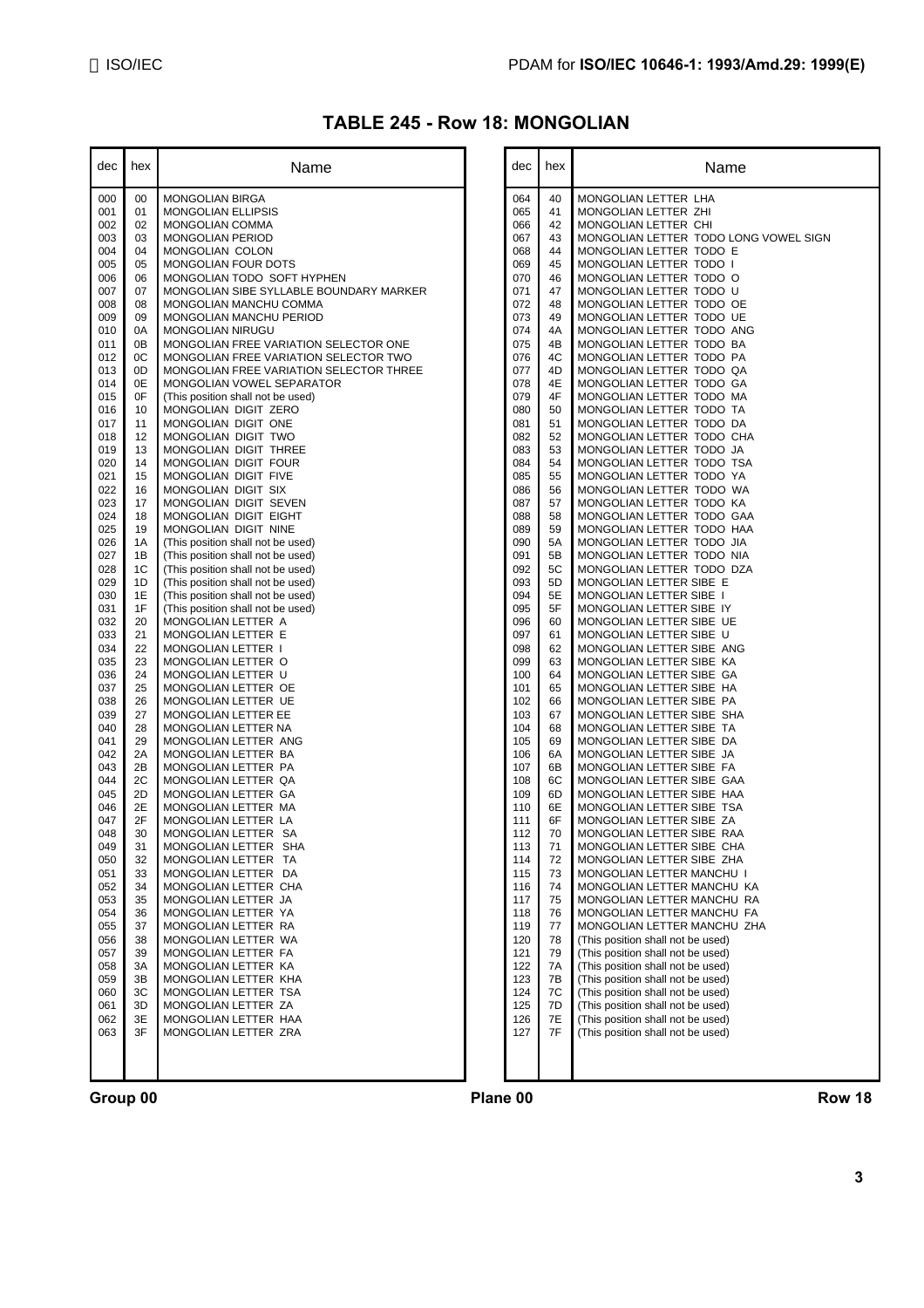|                | 188                           | 189           | 18A                  |
|----------------|-------------------------------|---------------|----------------------|
| $\bf{0}$       | $\mathcal{Q}$                 | q             | ৭.                   |
|                | 128                           | 144           | 160                  |
| $\mathbf{1}$   | 8                             | ◁             | ႜႝ                   |
|                | 129                           | 145           | <u>161</u>           |
| $\overline{c}$ | $\mathbf x$                   | ழ             |                      |
|                | <u>130</u>                    | <u>146</u>    | 162                  |
| 3              | $\boldsymbol{\omega}$         | ൜             | ◢                    |
|                | 131                           | 147           | 163                  |
| 4              | ന                             | $\Rightarrow$ | 40                   |
|                | 132                           | 148           | 164                  |
| 5              | $\overline{2}$                | ↩             | ♣∘                   |
|                | 133                           | 149           | <u>165</u>           |
| 6              | 333                           | ज             | $\blacktriangleleft$ |
|                | 134                           | 150           | 166                  |
| 7              | $\overrightarrow{\mathrm{I}}$ | ဂ             | Ч                    |
|                | 135                           | <u>151</u>    | <u>167</u>           |
| 8              | ろ                             | A             | ႙                    |
|                | <u>136</u>                    | <u>152</u>    | 168                  |
| 9              | ှာ                            | ල             |                      |
| A              | 137<br>゚゙゙゙ゔ                  | 153<br>교      | 162                  |
|                | <u>138</u>                    | 154           | <u>170.</u>          |
| B              | ઞ                             | ग             |                      |
|                | <u>139</u>                    | <u>155</u>    | 171                  |
| C              | 서                             |               |                      |
|                | 140                           | 156           | 122                  |
| D              | 8                             | 卞             |                      |
|                | <u>141</u>                    | <u>157</u>    | 173                  |
| E              | 9                             | へ             |                      |
|                | 142                           | 158           | 174                  |
| F              | Л                             | 18            |                      |
|                | 143                           | <u>159</u>    | 175                  |

TABLE 246 - Row 18: MONGOLIAN

 $G = 00$  $P = 00$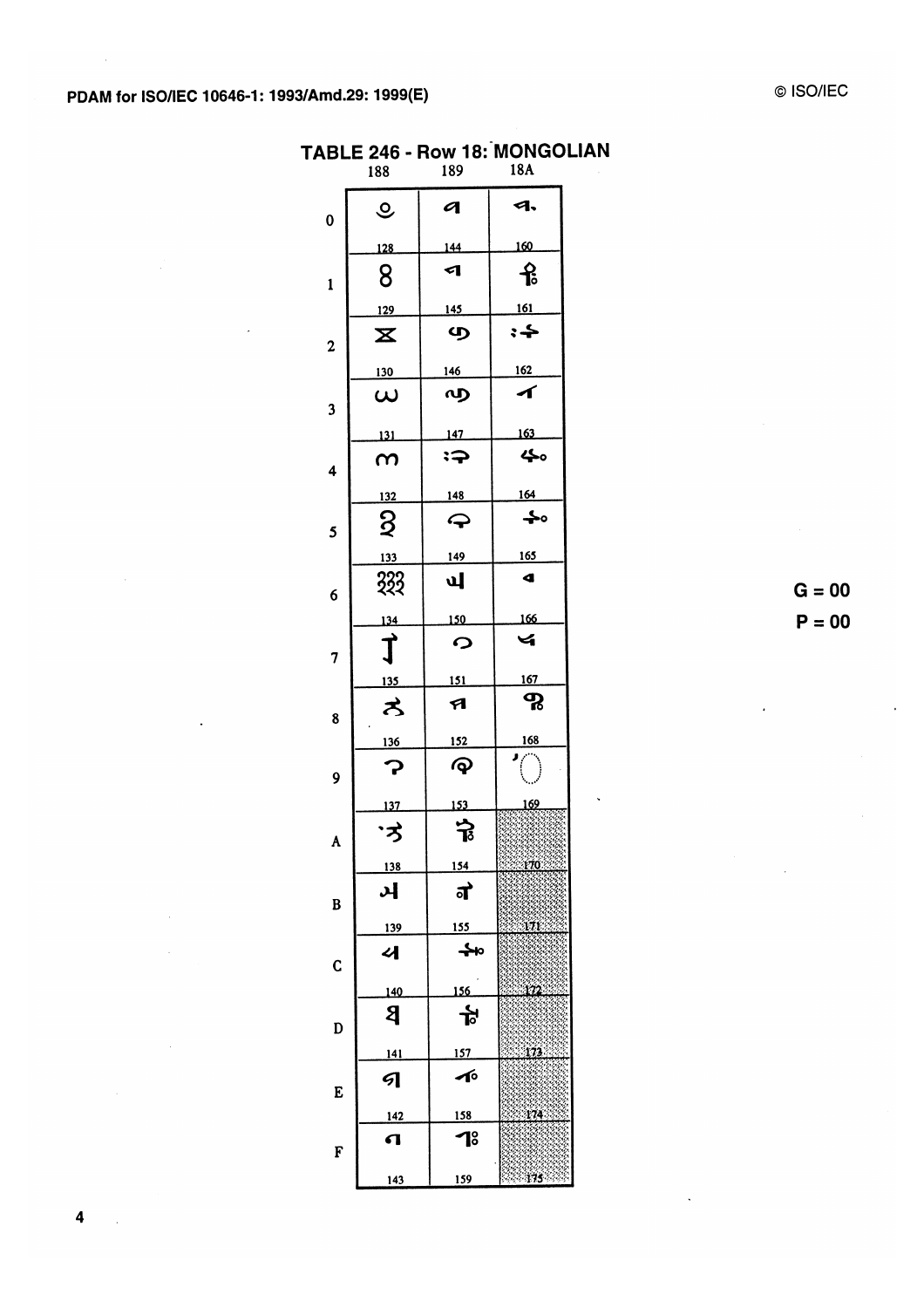Name

| <b>TABLE 246 - Row 18: MONGOLIAN</b> |  |  |  |
|--------------------------------------|--|--|--|
|--------------------------------------|--|--|--|

| dec        | hex      | Name                                                                   | dec | hex |
|------------|----------|------------------------------------------------------------------------|-----|-----|
| 128<br>129 | 80<br>81 | MONGOLIAN LETTER AG ANUSVARA ONE<br>MONGOLIAN LETTER AG VISARGA ONE    |     |     |
| 130        | 82       | MONGOLIAN LETTER AG DAMARU                                             |     |     |
| 131<br>132 | 83<br>84 | MONGOLIAN LETTER AG UBADAMA<br>MONGOLIAN LETTER AG INVERTED UBADAMA    |     |     |
| 133        | 85       | MONGOLIAN LETTER AG BALUDA                                             |     |     |
| 134        | 86       | MONGOLIAN LETTER AG THREE BALUDA                                       |     |     |
| 135<br>136 | 87<br>88 | MONGOLIAN LETTER AG A<br>MONGOLIAN LETTER AG I                         |     |     |
| 137        | 89       | MONGOLIAN LETTER AG KA                                                 |     |     |
| 138<br>139 | 8A<br>8B | MONGOLIAN LETTER AG NGA<br>MONGOLIAN LETTER AG CA                      |     |     |
| 140        | 8C       | MONGOLIAN LETTER AG TTA                                                |     |     |
| 141<br>142 | 8D<br>8E | MONGOLIAN LETTER AG TTHA<br>MONGOLIAN LETTER AG DDA                    |     |     |
| 143        | 8F       | MONGOLIAN LETTER AG NNA                                                |     |     |
| 144        | 90       | MONGOLIAN LETTER AG TA                                                 |     |     |
| 145<br>146 | 91<br>92 | MONGOLIAN LETTER AG DA<br>MONGOLIAN LETTER AG PA                       |     |     |
| 147        | 93       | MONGOLIAN LETTER AG PHA                                                |     |     |
| 148<br>149 | 94<br>95 | MONGOLIAN LETTER AG SSA<br>MONGOLIAN LETTER AG ZHA                     |     |     |
| 150        | 96       | MONGOLIAN LETTER AG ZA                                                 |     |     |
| 151<br>152 | 97<br>98 | MONGOLIAN LETTER AG AH<br>MONGOLIAN LETTER TODO AG TA                  |     |     |
| 153        | 99       | MONGOLIAN LETTER TODO AG ZHA                                           |     |     |
| 154        | 9Α       | MONGOLIAN LETTER MANCHU AG GHA                                         |     |     |
| 155<br>156 | 9Β<br>9C | MONGOLIAN LETTER MANCHU AG NGA<br>MONGOLIAN LETTER MANCHU AG CA        |     |     |
| 157        | 9D       | MONGOLIAN LETTER MANCHU AG JHA                                         |     |     |
| 158<br>159 | 9Ε<br>9F | MONGOLIAN LETTER MANCHU AG TTA<br>MONGOLIAN LETTER MANCHU AG DDHA      |     |     |
| 160        | A0       | MONGOLIAN LETTER MANCHU AG TA                                          |     |     |
| 161<br>162 | A1<br>A2 | MONGOLIAN LETTER MANCHU AG DHA<br>MONGOLIAN LETTER MANCHU AG SSA       |     |     |
| 163        | A3       | MONGOLIAN LETTER MANCHU AG CYA                                         |     |     |
| 164        | A4       | MONGOLIAN LETTER MANCHU AG ZHA                                         |     |     |
| 165<br>166 | A5<br>A6 | MONGOLIAN LETTER MANCHU AG ZA<br>MONGOLIAN LETTER AG HALF U            |     |     |
| 167        | A7       | MONGOLIAN LETTER AG HALF YA                                            |     |     |
| 168<br>169 | A8<br>A9 | MONGOLIAN LETTER MANCHU AG BHA<br>MONGOLIAN LETTER AG DAGALGA          |     |     |
| 170        | AA       | (This position shall not be used)                                      |     |     |
| 171<br>172 | AB<br>АC | (This position shall not be used)<br>(This position shall not be used) |     |     |
| 173        | AD       | (This position shall not be used)                                      |     |     |
| 174        | AE       | (This position shall not be used)                                      |     |     |
| 175        | AF       | (This position shall not be used)                                      |     |     |
|            |          |                                                                        |     |     |
|            |          |                                                                        |     |     |
|            |          |                                                                        |     |     |
|            |          |                                                                        |     |     |
|            |          |                                                                        |     |     |
|            |          |                                                                        |     |     |
|            |          |                                                                        |     |     |
|            |          |                                                                        |     |     |
|            |          |                                                                        |     |     |
|            |          |                                                                        |     |     |
|            |          |                                                                        |     |     |
|            |          |                                                                        |     |     |
|            |          |                                                                        |     |     |

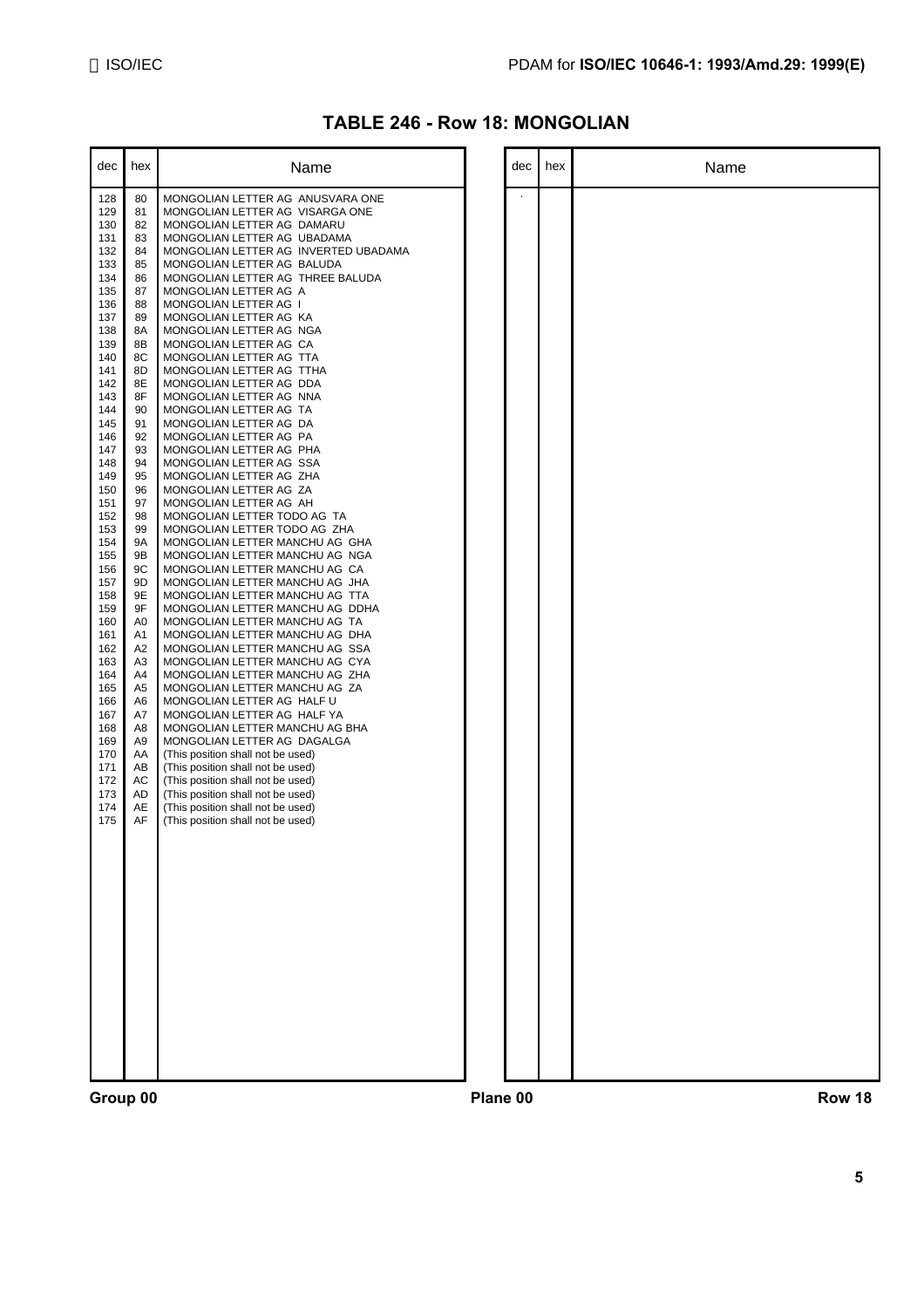#### **Page 700, Annex A**

*In the list of collection numbers and names, after* 88 KHMER

*(see Amendment 25) insert new entry as follows:* 89 MONGOLIAN 1800 - 18AF

#### **Page 703, Annex B**

*In B.1, List of all combining characters, after the entry (see Amd.6)*

0FB9 TIBETAN SUBJOINED LETTER KSSA *insert a new entry as shown below:*

18A9 MONGOLIAN LETTER AG DAGALGA

#### **Page 721, Annex E**

*After the entry*

0021 EXCLAMATION MARK  *insert a new entry as shown below:*

2049 EXCLAMATION QUESTION MARK

#### **Page 735, Annex E**

#### *After the entry*

02C8 MODIFIER LETTER VERTICAL LINE *insert new entries as shown below:*

1800 MONGOLIAN BIRGA 1804 MONGOLIAN COLON 1802 MONGOLIAN COMMA 1818 MONGOLIAN DIGIT EIGHT 1815 MONGOLIAN DIGIT FIVE 1814 MONGOLIAN DIGIT FOUR 1819 MONGOLIAN DIGIT NINE 1811 MONGOLIAN DIGIT ONE 1817 MONGOLIAN DIGIT SEVEN 1816 MONGOLIAN DIGIT SIX 1813 MONGOLIAN DIGIT THREE 1812 MONGOLIAN DIGIT TWO 1810 MONGOLIAN DIGIT ZERO 1801 MONGOLIAN ELLIPSIS 1805 MONGOLIAN FOUR DOTS 180B MONGOLIAN FREE VARIATION SELECTOR ONE 180D MONGOLIAN FREE VARIATION SELECTOR THREE 180C MONGOLIAN FREE VARIATION SELECTOR TWO 1820 MONGOLIAN LETTER A 1887 MONGOLIAN LETTER AG A 1897 MONGOLIAN LETTER AG AH 1880 MONGOLIAN LETTER AG ANUSVARA ONE 1885 MONGOLIAN LETTER AG BALUDA 188B MONGOLIAN LETTER AG CA 1891 MONGOLIAN LETTER AG DA 18A9 MONGOLIAN LETTER AG DAGALGA 1882 MONGOLIAN LETTER AG DAMARU 188E MONGOLIAN LETTER AG DDA 18A6 MONGOLIAN LETTER AG HALF U 18A7 MONGOLIAN LETTER AG HALF YA 1888 MONGOLIAN LETTER AG I 1884 MONGOLIAN LETTER AG INVERTED UBADAMA 1889 MONGOLIAN LETTER AG KA 188A MONGOLIAN LETTER AG NGA

188F MONGOLIAN LETTER AG NNA 1892 MONGOLIAN LETTER AG PA 1893 MONGOLIAN LETTER AG PHA 1894 MONGOLIAN LETTER AG SSA 1890 MONGOLIAN LETTER AG TA 1886 MONGOLIAN LETTER AG THREE BALUDA 188C MONGOLIAN LETTER AG TTA 188D MONGOLIAN LETTER AG TTHA 1883 MONGOLIAN LETTER AG UBADAMA 1881 MONGOLIAN LETTER AG VISARGA ONE 1896 MONGOLIAN LETTER AG ZA 1895 MONGOLIAN LETTER AG ZHA 1829 MONGOLIAN LETTER ANG 182A MONGOLIAN LETTER BA 1834 MONGOLIAN LETTER CHA 1842 MONGOLIAN LETTER CHI 1833 MONGOLIAN LETTER DA 1821 MONGOLIAN LETTER E 1827 MONGOLIAN LETTER EE 1839 MONGOLIAN LETTER FA 182D MONGOLIAN LETTER GA 183E MONGOLIAN LETTER HAA 1822 MONGOLIAN LETTER I 1835 MONGOLIAN LETTER JA 183A MONGOLIAN LETTER KA 183B MONGOLIAN LETTER KHA 182F MONGOLIAN LETTER LA 1840 MONGOLIAN LETTER LHA 182E MONGOLIAN LETTER MA 18A8 MONGOLIAN LETTER MANCHU AG BHA 189C MONGOLIAN LETTER MANCHU AG CA 18A3 MONGOLIAN LETTER MANCHU AG CYA 189F MONGOLIAN LETTER MANCHU AG DDHA 18A1 MONGOLIAN LETTER MANCHU AG DHA 189A MONGOLIAN LETTER MANCHU AG GHA 189D MONGOLIAN LETTER MANCHU AG JHA 189B MONGOLIAN LETTER MANCHU AG NGA 18A2 MONGOLIAN LETTER MANCHU AG SSA 18A0 MONGOLIAN LETTER MANCHU AG TA 189E MONGOLIAN LETTER MANCHU AG TTA 18A5 MONGOLIAN LETTER MANCHU AG ZA 18A4 MONGOLIAN LETTER MANCHU AG ZHA 1876 MONGOLIAN LETTER MANCHU FA 1873 MONGOLIAN LETTER MANCHU I 1874 MONGOLIAN LETTER MANCHU KA 1875 MONGOLIAN LETTER MANCHU RA 1877 MONGOLIAN LETTER MANCHU ZHA 1828 MONGOLIAN LETTER NA 1823 MONGOLIAN LETTER O 1825 MONGOLIAN LETTER OE 182B MONGOLIAN LETTER PA 182C MONGOLIAN LETTER QA 1837 MONGOLIAN LETTER RA 1830 MONGOLIAN LETTER SA 1831 MONGOLIAN LETTER SHA 1862 MONGOLIAN LETTER SIBE ANG 1871 MONGOLIAN LETTER SIBE CHA 1869 MONGOLIAN LETTER SIBE DA 185D MONGOLIAN LETTER SIBE E 186B MONGOLIAN LETTER SIBE FA 1864 MONGOLIAN LETTER SIBE GA 186C MONGOLIAN LETTER SIBE GAA 1865 MONGOLIAN LETTER SIBE HA 186D MONGOLIAN LETTER SIBE HAA 185E MONGOLIAN LETTER SIBE I 185F MONGOLIAN LETTER SIBE IY 186A MONGOLIAN LETTER SIBE JA